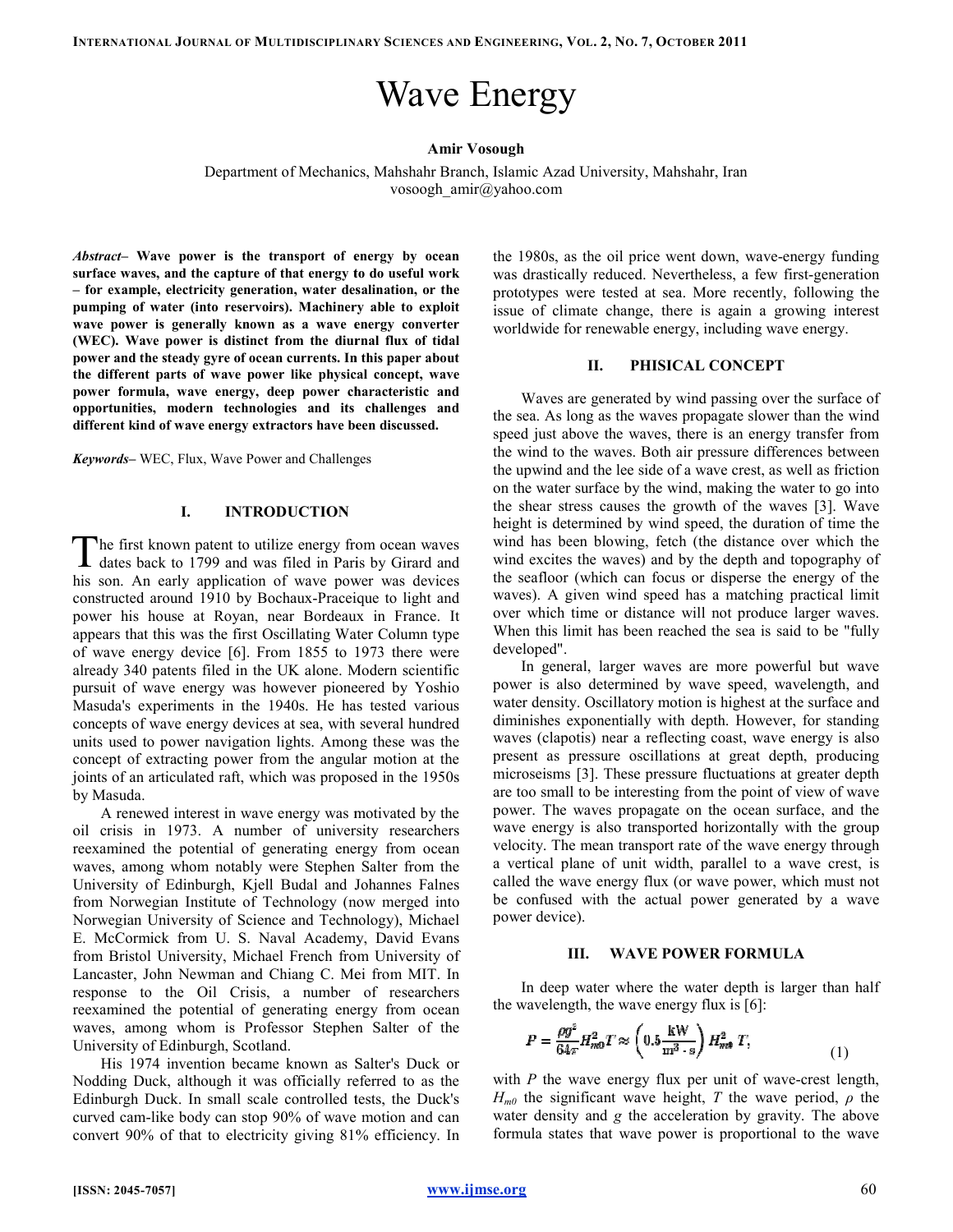period and to the square of the wave height. When the significant wave height is given in meters, and the wave period in seconds, the result is the wave power in kilowatts (kW) per meter of wave front length [4].

Example: Consider moderate ocean swells, in deep water, a few kilometers off a coastline, with a wave height of 3 meters and a wave period of 8 seconds. Using the formula to solve for power, we get [6]: period and to the square of the wave height. When the significant wave height is given in meters, and the wave period in seconds, the result is the wave power in kilowatts (kW) per meter of wave front length [4].<br> *Exampl* 

$$
P \approx 0.5 \frac{\text{kW}}{\text{m}^3 \cdot \text{s}} (3 \cdot \text{m})^2 (8 \cdot \text{s}) \approx 36 \frac{\text{kW}}{\text{m}},\tag{2}
$$

meaning there are 36 kilowatts of power potential per meter of coastline. In major storms, the largest waves offshore are about 15 meters high and have a period of about 15 seconds. According to the above formula, such waves carry about 1.7 meaning there are 36 kilowatts of power potential per meter<br>of coastline. In major storms, the largest waves offshore are<br>about 15 meters high and have a period of about 15 seconds.<br>According to the above formula, such wav wave power device captures as much as possible of the wave energy flux. As a result the waves will be of lower height in the region behind the wave power device.

#### IV. WAVE ENERGY AND WAVE ENERGY FLUX

In a sea state, the average energy density per unit area of gravity waves on the water surface is proportional to the wave height squared, according to linear wave theory [3]: %, the average energy density per unit area to the water surface is proportional to the red, according to linear wave theory  $[3]$ :

$$
E = \frac{1}{16}\rho g H_{m0}^2,\tag{3}
$$

where  $E$  is the mean wave energy density per unit horizontal area  $(J/m<sup>2</sup>)$ , the sum of kinetic and potential energy density per unit horizontal area. The potential energy density is equal to the kinetic energy, both contributing half to the wave per unit horizontal area. The potential energy density is equal to the kinetic energy, both contributing half to the wave energy density  $E$ , as can be expected from the equipartition theorem. In ocean waves, surface tension effects are theorem. In ocean waves, surface tension effects are negligible for wavelengths above a few decimeters. As the waves propagate, their energy is transported. The energy transport velocity is the group velocity. As a result, the wave transport velocity is the group velocity. As a result, the wave<br>energy flux, through a vertical plane of unit width perpendicular to the wave propagation direction, is equal to:

$$
P = E c_g, \tag{4}
$$

with  $c_g$  the group velocity (m/s). Due to the dispersion relation for water waves under the action of gravity, the group velocity depends on the wavelength  $\lambda$ , or equivalently, on the wave period T. Further, the dispersion relation is a function of the water depth  $h$ . As a result, the group velocity behaves differently in the limits of deep and shallow water, and at intermediate depths. relation for water waves under the action of gravity, the group velocity depends on the wavelength  $λ$ , or equivalently, on the wave period  $T$ . Further, the dispersion relation is a function of the water depth  $h$ . As a

## V. DEEP WATER CHARACTERISTICS AND **OPPERTUNITIES**

Deep water corresponds with a water depth larger than half the wavelength, which is the common situation in the sea and ocean. In deep water, longer period waves propagate faster and transport their energy faster. The deep-water group velocity is half the phase velocity. In shallow water, for

wavelengths larger than twenty times the water depth, as found quite often near the coast, the group velocity is equal to the phase velocity [6]. d quite often near the coast, the group velocity is equal to hase velocity [6].<br>The regularity of deep-water ocean swells, where "easy-

to-predict long-wavelength oscillations" are typically seen, to-predict long-wavelength oscillations" are typically seen, offers the opportunity for the development of energy harvesting technologies that are potentially less subject to harvesting technologies that are potentially lephysical damage by near-shore cresting waves.

#### VI. MODERN TECHNOLGY MODERN TECHNOLGY

Wave power devices are generally categorized by the method used to capture the energy of the waves, by location and by the power take-off system. Method types are point absorber or buoy; surfacing following or parallel to the direction of wave propagation; terminator, oriented perpendicular to the direction of wave propagation; oscillating water column; and overtopping. Locations are shoreline, near shore and offshore. nted perpendicular to the direction of wave propagation;<br>lating water column; and overtopping. Locations are<br>eline, near shore and offshore.<br>Types of power take-off include: hydraulic ram, power devices are generally categorized by the<br>d to capture the energy of the waves, by location<br>power take-off system. Method types are point<br>buoy; surfacing following or attenuator oriented

elastomeric hose pump, pump-to-shore, hydroelectric turbine, air turbine [6], and linear electrical generator generator. Some of these designs incorporate parabolic reflectors as a means of increasing the wave energy at the point of capture. These capture systems use the rise and fall motion of waves to capture energy [6]. Once the wave energy is captured at a wave source, power must be carried to the point of use or to a connection to the electrical grid by transmission power cables. ising the wave energy at the point of capture. These re systems use the rise and fall motion of waves to re energy [6]. Once the wave energy is captured at a source, power must be carried to the point of use or to a ction

## A. Potential

The realistically usable worldwide resource has been The realistically usable worldwide resource has been estimated to be greater than 2 TW [6]. Locations with the most potential for wave power include the western seaboard of Europe, the northern coast of the UK, and the Pacific coastlines of North and South America, Southern Africa, most potential for wave power include the western seaboard<br>of Europe, the northern coast of the UK, and the Pacific<br>coastlines of North and South America, Southern Africa,<br>Australia, and New Zealand. The north and south te zones have the best sites for capturing wave power. The prevailing westerlies in these zones blow strongest in winter. Waves are very predictable; waves that are caused by winds can be predicted five days in advance the best sites for capturing wave power. The esterlies in these zones blow strongest in winter.<br>ery predictable; waves that are caused by winds ted five days in advance.

#### B. Challenges

There is a potential impact on the marine environment. Noise pollution, for example, could have negative impact if not monitored, although the noise and visible impact of each design varies greatly [5]. Other biophysical impacts (flora and fauna, sediment regimes and water column structure and and fauna, sediment regimes and water column structure and flows) of scaling up the technology are being studied. In terms of socio-economic challenges, wave farms can result in the displacement of commercial and recreational fishermen from productive fishing grounds, can change the pattern of beach sand nourishment, and may represent hazards to safe navigation. Waves generate about 2,700 gigawatts of power. Of those 2,700 gigawatts, only about 500 gigawatts can be captured with the current technology a potential impact on the marine environment.<br>
In, on, for example, could have negative impact if<br>
I, although the noise and visible impact of each<br>
greatly [5]. Other biophysical impacts (flora terms of socio-economic challenges, wave farms can result in<br>the displacement of commercial and recreational fishermen<br>from productive fishing grounds, can change the pattern of es generate about 2,700<br>gigawatts, only about 50<br>e current technology.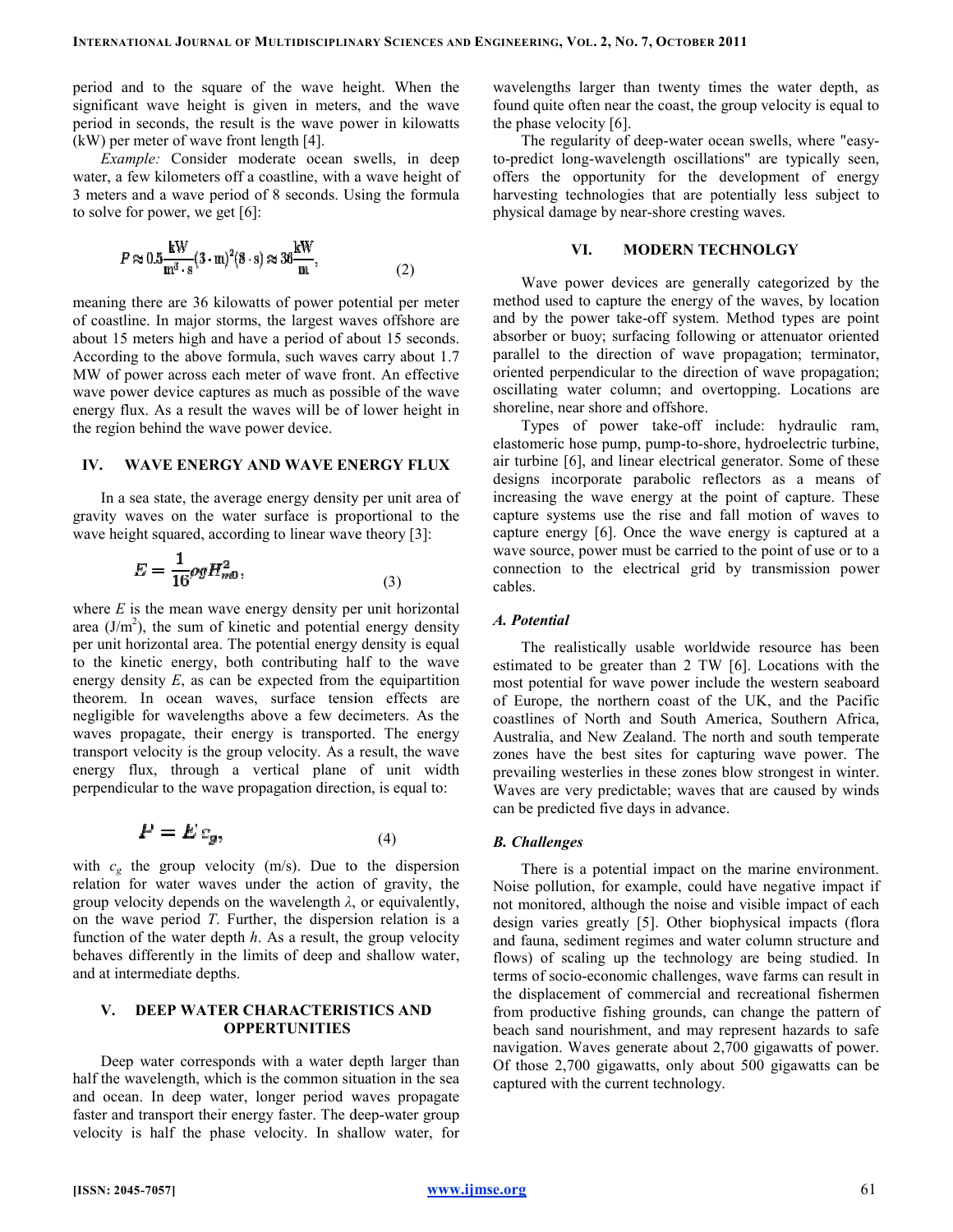## VII. WAVE FARMS

The Aguçadoura Wave Farm was the world's first wave farm. It was located 5 km (3 mi) offshore near Póvoa de Varzim north of Oporto in Portugal. The farm was designed to use three Pelamis wave energy converters to convert the motion of the ocean surface waves into electricity, totaling to 2.25 MW in total installed capacity. The farm first generated electricity in July 2008 and was officially opened on the 23rd of September 2008, by the Portuguese Minister of Economy [6]. The wave farm was shut down two months after the official opening in November 2008 as a result of the financial collapse of Babcock & Brown due to the global economic crisis. The machines were off-site at this time due to technical problems, and although resolved have not returned to site and were subsequently scrapped in 2011 as the technology had moved on to the P2 variant as supplied to Eon and Scottish Power Renewables [6]. A second phase of the project planned to increase the installed capacity to 21MW using a further 25 Pelamis machines is in doubt following Babcock's financial collapse. Funding for a 3MW wave farm in Scotland was announced on 20 February 2007 by the Scottish Executive, at a cost of over 4 million pounds, as part of a £13 million funding package for marine power in Scotland. The first of 66 machines was launched in May 2010. Funding has also been announced for the development of a Wave hub off the north coast of Cornwall, England. The Wave hub will act as giant extension cable, allowing arrays of wave energy generating devices to be connected to the electricity grid. The Wave hub will initially allow 20MW of capacity to be connected, with potential expansion to 40MW. Four device manufacturers have so far expressed interest in connecting to the Wave hub [6].

The scientists have calculated that wave energy gathered at Wave Hub will be enough to power up to 7,500 households. Savings that the Cornwall wave power generator will bring are significant: about 300,000 tons of carbon dioxide in the next 25 years. A CETO wave farm off the coast of Western Australia has been operating to prove commercial viability and, after preliminary environmental approval, is poised for further development.

#### VIII. TYPES OF WAVE ENERGY EXTRACTORS

Wave power devices extract energy directly from the surface motion of ocean waves or from pressure fluctuations below the surface. Through time several concepts to extraction of energy from waves have been invented and developed. More than 100 concepts are globally in varying levels of development and several are in demonstration phases.

There are four overall types of wave energy extractors:

• Oscillating water column – These devices contain a chamber where the water level changes as waves go in and out. As the water level changes so does the pressure, which causes air to flow through a turbine.

• Attenuator or linear absorber – The linear absorber structure is oriented roughly parallel to the direction of wave

propagation and is composed of multiple sections that rotate in pitch and yaw relative to each other.

• Overtopping terminator – A terminator is a device that reflects or absorbs all the energy in a wave. Water is forced through a turbine by the power of the wave.

• Point absorber – These devices capture energy from the "up and down" motion of the waves. They may be fully or partially submerged. They are small compared to a typical wavelength and can absorb energy from all directions.

Wave energy technologies are designed to extract energy from the energy contained in the movement of waves. Systems to convert wave energy into electricity can be located at deep water sites (offshore), at shallow water sites (near shore) or eventually built into the coast line (shoreline). They vary in size from very large systems installed on their own, to smaller ones grouped into farms or arrays.

## A. Major Challenges for Wave Energy Devices

The single most important challenge for wave energy technology is to develop survivability in full scale ocean environments. This has to be possible at a reasonable cost of investment to indicate a future economy in the cost of energy production. For a wave energy device to survive in the chosen wave environment several issues have to be solved, including anchoring or position control to allow a stable grid connection, storm protection and in general a strength of construction to withstand the three dimensional forces of the ocean. Another challenge is to find funding for the needed large-scale demonstration projects. Favorable feed-in tariffs for wave energy that is fed into the transmission grid; values from 20-25  $c \in K$ Wh may be necessary in the demonstration phase and are provided in some countries, such as Ireland, Portugal, and the UK.

Other countries provide values from more than 9 c€/kWh, such as Germany, France, and Spain; the feed-in tariff concept is a form of revenue support, in order to enable renewable energy technologies to overcome the initial phase in that they cannot compete with traditional generation technologies. They consist of a premium paid by the grid operators in addition to the regular price per kWh of electricity produced. The cost of energy production during the lifetime of the installation is also a challenge. The device needs to have a mass production potential and a forecast of materials costs, installation and maintenance expenses. For now, a good projection will be sufficient to allow a project to go forward, but this projection has to include the cost of grid connection and bringing the electricity onshore.

#### B. The Short History of Wave Devices in Demonstration

One of the first shore-based, grid-connected wave power unit to be installed was an oscillating water column system built into the coastline of the Island of Islay in Scotland in 2000. The 500-kW device was developed by Wavegen in cooperation with Queen's University Belfast. In 2003, Wave Dragon installed the world's first floating grid-connected wave power unit. The 57-meter-wide prototype was an exact replica (at a scale of 1:4.5) of a 260-meter-wide 4-MW machine with a capacity of 20 kW. Because of its subscale